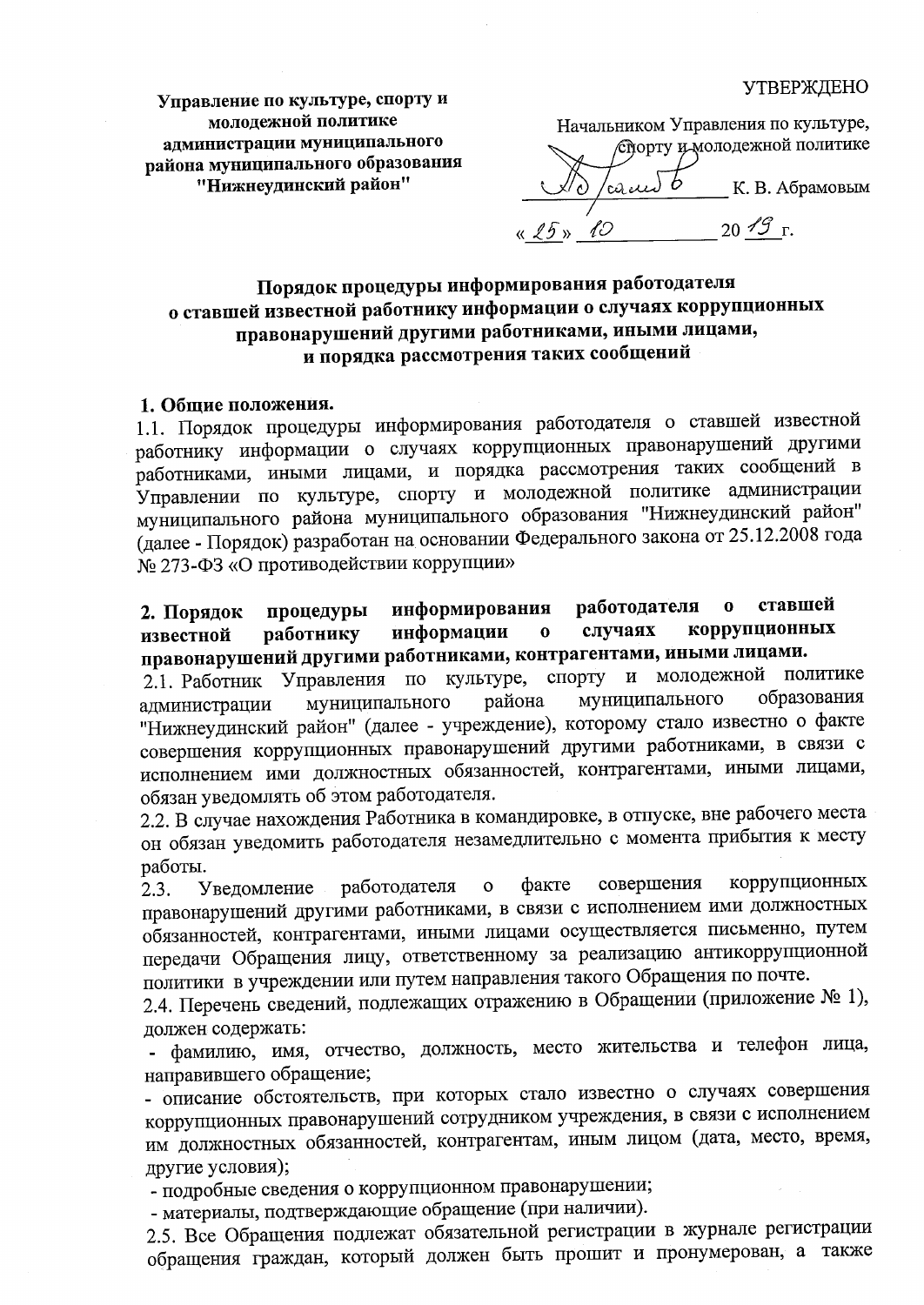заверен оттиском печати. Обязанность по ведению журнала возлагается на лицо

ответственное за реализацию антикоррупционной политики в учреждении. Ответственное лицо, принявшее Обращение, помимо его регистрации в журнале, обязано выдать работнику, направившему Обращение, под роспись талон с указанием данных о лице, принявшем Обращение, дате и времени его принятия.

2.6. Талон состоит из двух частей: корешка талона и талона (приложение №2) После заполнения корешок талона остается у уполномоченного лица, а талон вручается работнику, направившему Обращение.

2.7. В случае если Обращение поступило по почте, талон направляется работнику, направившему Обращение, по почте заказным письмом. Отказ в регистрации Обращения, а также невыдача талона не допускается.

2.8. Конфиденциальность полученных сведений обеспечивается работодателем и лицом, ответственным за реализацию антикоррупционной политики в учреждении.

2.9. К рассмотрению анонимные уведомления не принимаются.

2.10. Организация проверки сведений, содержащихся в поступившем Обращении, осуществляется созданной Комиссией по противодействию коррупции.

### 3. Заключительные положения.

3.1. Настоящее Положение может быть пересмотрено как по инициативеработников, так и по инициативе администрации учреждения.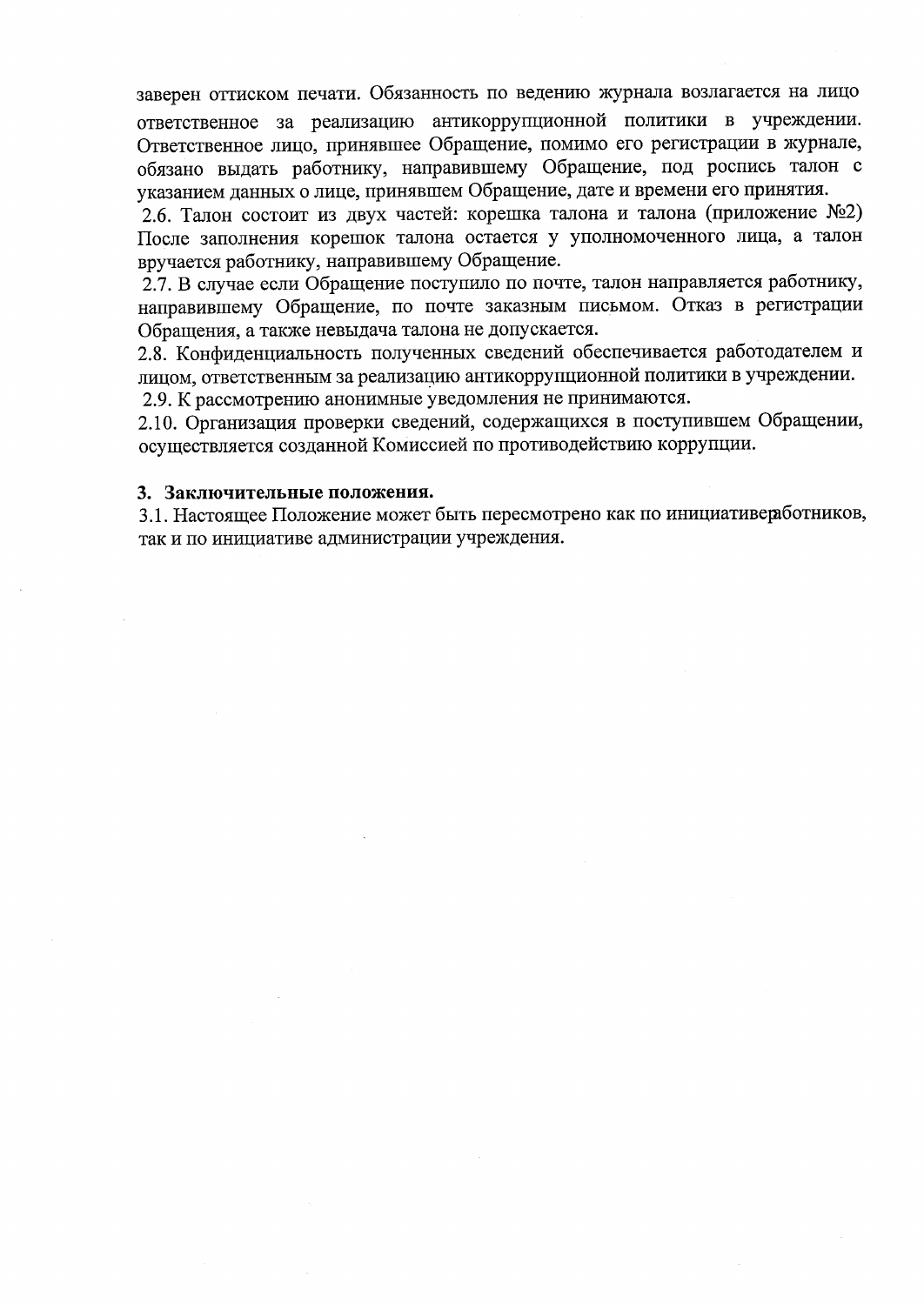Приложение № 1 Komy:

От кого:

(Ф.И.О., место жительства, телефон)

ЧTO

ОБРАЩЕНИЕ

гражданина (сотрудника учреждения) по фактам коррупционных правонарушений

Сообщаю,

(Ф.И.О. сотрудника)

(описание обстоятельств при которых стало известно о случаях совершения коррупционных правонарушений сотрудником)

(подробные сведения о коррупционных правонарушениях)

Материалы, подтверждающие Ваше обращение, при наличии

(дата)(подпись, расшифровка)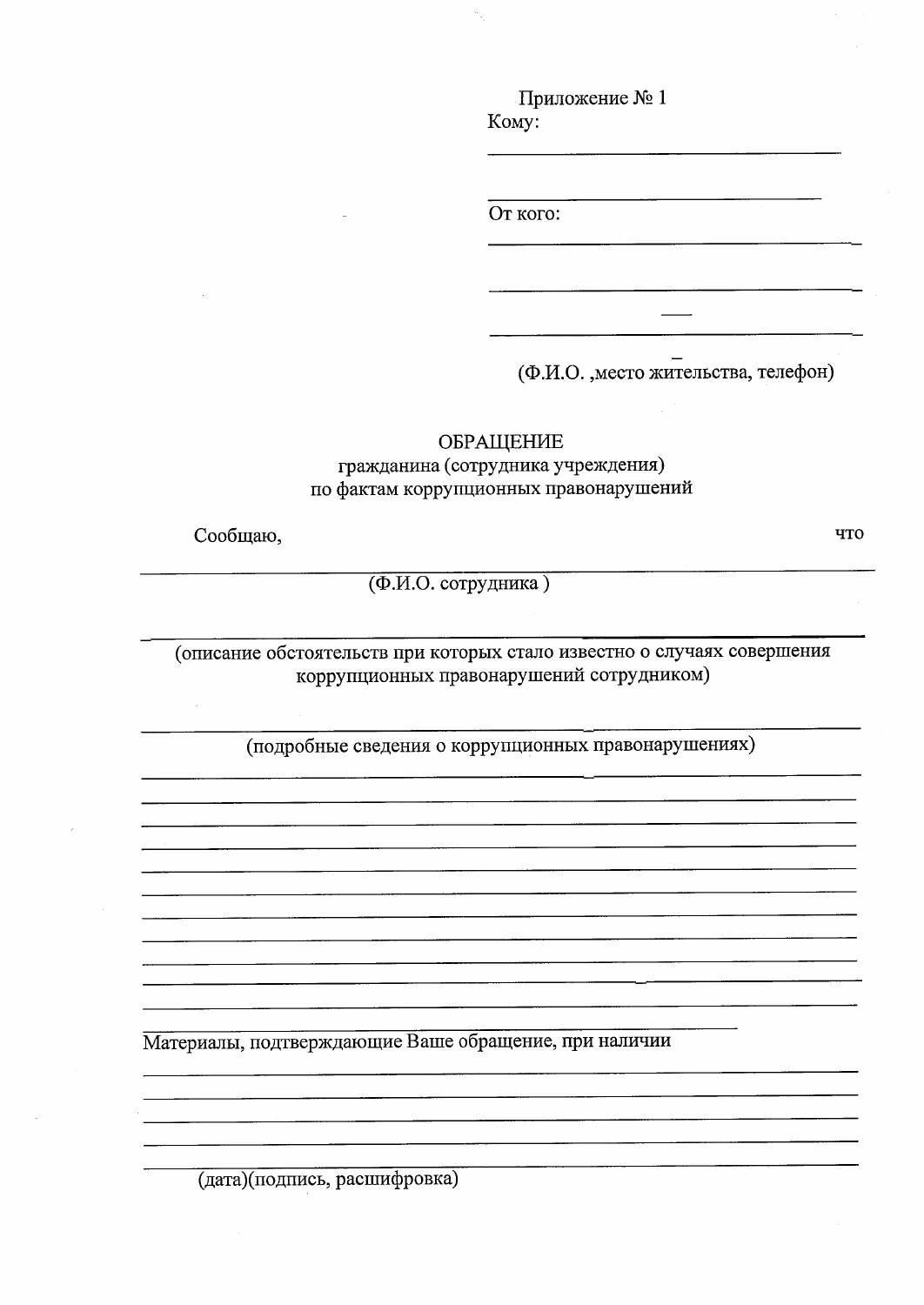| Приложение №2                                                                                                                                                                                                                                                                                                                                                                                                                                                                                                                                                                                                                                      |                                                                                                                 |  |
|----------------------------------------------------------------------------------------------------------------------------------------------------------------------------------------------------------------------------------------------------------------------------------------------------------------------------------------------------------------------------------------------------------------------------------------------------------------------------------------------------------------------------------------------------------------------------------------------------------------------------------------------------|-----------------------------------------------------------------------------------------------------------------|--|
|                                                                                                                                                                                                                                                                                                                                                                                                                                                                                                                                                                                                                                                    | ТАЛОН-КОРЕШОК                                                                                                   |  |
| No                                                                                                                                                                                                                                                                                                                                                                                                                                                                                                                                                                                                                                                 |                                                                                                                 |  |
|                                                                                                                                                                                                                                                                                                                                                                                                                                                                                                                                                                                                                                                    | Обращение принято от полностранно принята с принята с принята с принята с принята с принята с принята с принята |  |
| (Ф.И.О. работника)                                                                                                                                                                                                                                                                                                                                                                                                                                                                                                                                                                                                                                 |                                                                                                                 |  |
| Краткое содержание                                                                                                                                                                                                                                                                                                                                                                                                                                                                                                                                                                                                                                 |                                                                                                                 |  |
|                                                                                                                                                                                                                                                                                                                                                                                                                                                                                                                                                                                                                                                    |                                                                                                                 |  |
|                                                                                                                                                                                                                                                                                                                                                                                                                                                                                                                                                                                                                                                    |                                                                                                                 |  |
|                                                                                                                                                                                                                                                                                                                                                                                                                                                                                                                                                                                                                                                    |                                                                                                                 |  |
|                                                                                                                                                                                                                                                                                                                                                                                                                                                                                                                                                                                                                                                    |                                                                                                                 |  |
|                                                                                                                                                                                                                                                                                                                                                                                                                                                                                                                                                                                                                                                    |                                                                                                                 |  |
|                                                                                                                                                                                                                                                                                                                                                                                                                                                                                                                                                                                                                                                    |                                                                                                                 |  |
| (подпись и должность лица, принявшего обращение)                                                                                                                                                                                                                                                                                                                                                                                                                                                                                                                                                                                                   |                                                                                                                 |  |
| $\begin{array}{c}\n\leftarrow \quad \mathbf{N} \quad \text{20} \quad \text{r}.\n\end{array}$                                                                                                                                                                                                                                                                                                                                                                                                                                                                                                                                                       |                                                                                                                 |  |
| (подпись лица, получившего обращение)                                                                                                                                                                                                                                                                                                                                                                                                                                                                                                                                                                                                              |                                                                                                                 |  |
| $\begin{array}{c} \hline \text{N} & \text{N} \\ \hline \end{array}$ 20 F.                                                                                                                                                                                                                                                                                                                                                                                                                                                                                                                                                                          |                                                                                                                 |  |
|                                                                                                                                                                                                                                                                                                                                                                                                                                                                                                                                                                                                                                                    | ТАЛОН                                                                                                           |  |
| $N_2$                                                                                                                                                                                                                                                                                                                                                                                                                                                                                                                                                                                                                                              |                                                                                                                 |  |
|                                                                                                                                                                                                                                                                                                                                                                                                                                                                                                                                                                                                                                                    | Обращение принято от полнение принята от принята с принята с принята с принята с принята с принята с принята с  |  |
| (Ф.И.О. работника)                                                                                                                                                                                                                                                                                                                                                                                                                                                                                                                                                                                                                                 |                                                                                                                 |  |
| Краткое содержание                                                                                                                                                                                                                                                                                                                                                                                                                                                                                                                                                                                                                                 |                                                                                                                 |  |
|                                                                                                                                                                                                                                                                                                                                                                                                                                                                                                                                                                                                                                                    | обращения по поставки по поставки по поставки по поставки по поставки по поставки по поставки по поставки по п  |  |
|                                                                                                                                                                                                                                                                                                                                                                                                                                                                                                                                                                                                                                                    |                                                                                                                 |  |
|                                                                                                                                                                                                                                                                                                                                                                                                                                                                                                                                                                                                                                                    |                                                                                                                 |  |
|                                                                                                                                                                                                                                                                                                                                                                                                                                                                                                                                                                                                                                                    |                                                                                                                 |  |
|                                                                                                                                                                                                                                                                                                                                                                                                                                                                                                                                                                                                                                                    |                                                                                                                 |  |
| Обращение принято:                                                                                                                                                                                                                                                                                                                                                                                                                                                                                                                                                                                                                                 |                                                                                                                 |  |
|                                                                                                                                                                                                                                                                                                                                                                                                                                                                                                                                                                                                                                                    |                                                                                                                 |  |
| (Ф.И.О., должность лица, принявшего обращение)                                                                                                                                                                                                                                                                                                                                                                                                                                                                                                                                                                                                     |                                                                                                                 |  |
| $\begin{array}{c}\n\mathbf{R} \rightarrow \mathbf{R} \rightarrow \mathbf{R} \rightarrow \mathbf{R} \rightarrow \mathbf{R} \rightarrow \mathbf{R} \rightarrow \mathbf{R} \rightarrow \mathbf{R} \rightarrow \mathbf{R} \rightarrow \mathbf{R} \rightarrow \mathbf{R} \rightarrow \mathbf{R} \rightarrow \mathbf{R} \rightarrow \mathbf{R} \rightarrow \mathbf{R} \rightarrow \mathbf{R} \rightarrow \mathbf{R} \rightarrow \mathbf{R} \rightarrow \mathbf{R} \rightarrow \mathbf{R} \rightarrow \mathbf{R} \rightarrow \mathbf{R} \rightarrow \mathbf{R} \rightarrow \mathbf{R} \rightarrow \mathbf{R} \rightarrow \mathbf{R} \rightarrow \mathbf{$ |                                                                                                                 |  |
| (номер по журналу)                                                                                                                                                                                                                                                                                                                                                                                                                                                                                                                                                                                                                                 |                                                                                                                 |  |
| $\left\langle \left\langle \begin{array}{cc} 0 & \cdots & \cdots \end{array} \right\rangle \right\rangle$                                                                                                                                                                                                                                                                                                                                                                                                                                                                                                                                          | 20 r.                                                                                                           |  |
| (подпись лица, получившего обращение)                                                                                                                                                                                                                                                                                                                                                                                                                                                                                                                                                                                                              |                                                                                                                 |  |
|                                                                                                                                                                                                                                                                                                                                                                                                                                                                                                                                                                                                                                                    |                                                                                                                 |  |